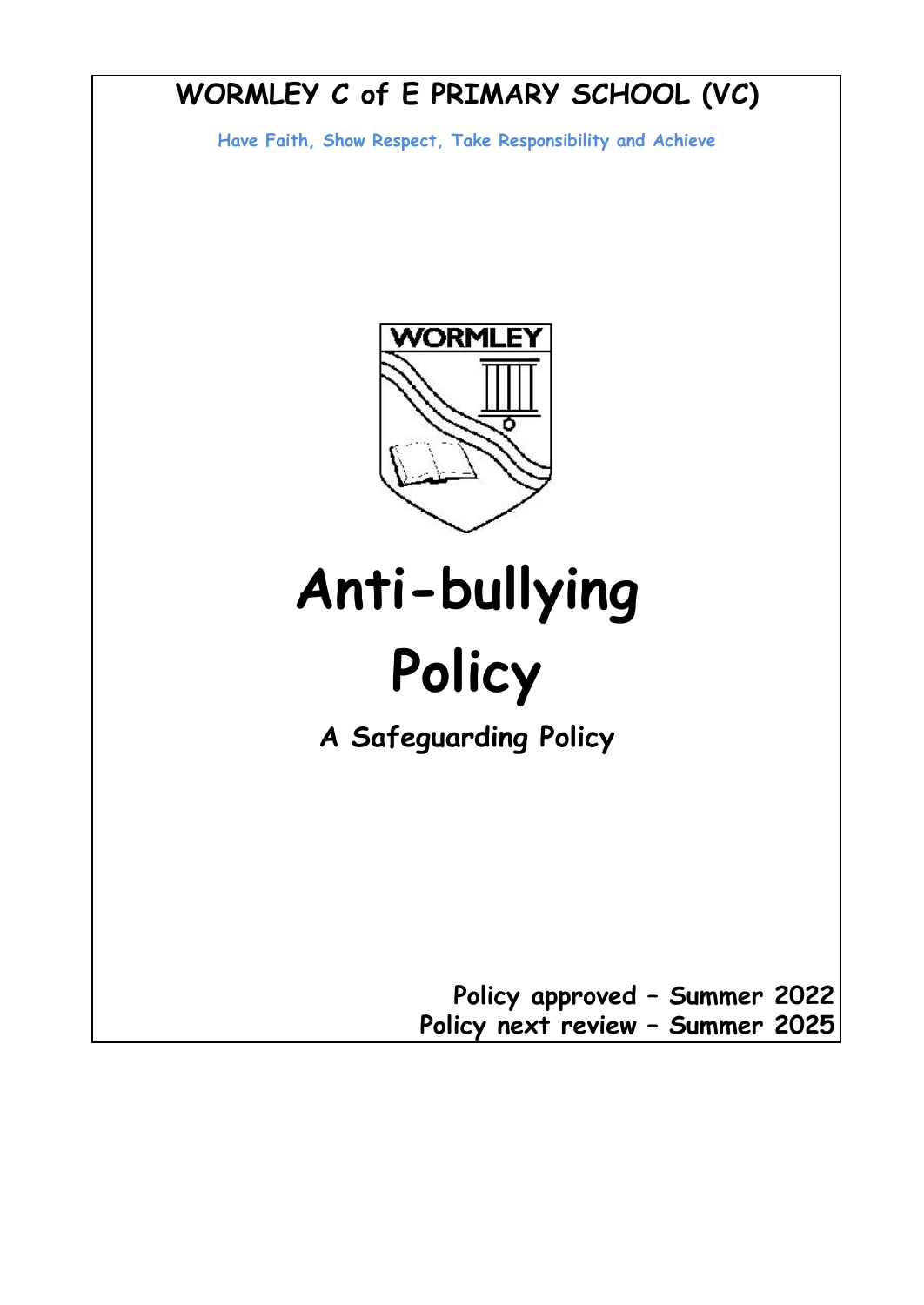## <span id="page-1-0"></span>**Contents**

| Contents                                            | $\overline{2}$          |
|-----------------------------------------------------|-------------------------|
| 1.<br><b>Introduction</b>                           | $\overline{2}$          |
| Aims<br>1.1                                         | $\overline{2}$          |
| Defining bullying<br>1.2                            | 3                       |
| 2 Roles and responsibilities across the school      | $\overline{\mathbf{4}}$ |
| 3 Preventing And Responding To Bullying Incidents   | 5                       |
| 3.1 Preventing bullying                             | 5                       |
| 3.2 Some strategies to improve playground behaviour | 6                       |
| 3.3 Responding to bullying                          | 6                       |
| 3.4 Strategies to deal with bullying                | 7                       |
| 3.6 Bullying outside the classroom                  | 7                       |
| 3.7 Observing children                              | 8                       |
| <b>4 Recording and reporting bullying</b>           | 8                       |
| 4.1 Consequences                                    | 9                       |

#### **This policy should be read alongside the school's discipline policy: Rights and Responsibilities and is part of the school's safeguarding strategy.**

### <span id="page-1-1"></span>**1. Introduction**

This document is a statement of the aims, principles and strategies for dealing with bullying at Wormley Primary School. It was developed through a process of consultation with teaching staff, governors, children and parents.

Wormley school committed to promoting and protecting the emotional wellbeing and mental health of children and staff. We are committed to working with staff, pupils and parents and carers to create and maintain a school community where bullying is not tolerated. The school anti-bullying policy has been developed with due regard for our duties and obligations under existing legislation and public sector duties for the safeguarding and wellbeing of all our pupils and we will take all steps to ensure their safety.

*Children and young people who are bullied are more at risk of developing mental health problems, including depression and anxiety. Children at the highest risk are those who are both bullied, and who bully others (Victoria [Department](https://www.nspcc.org.uk/preventing-abuse/child-abuse-and-neglect/bullying-and-cyberbullying/signs-symptoms-effects/#pageref10406) of Education and Early [Childhood Development, 2013;](https://www.nspcc.org.uk/preventing-abuse/child-abuse-and-neglect/bullying-and-cyberbullying/signs-symptoms-effects/#pageref10406) [NICHD, 2012](https://www.nspcc.org.uk/preventing-abuse/child-abuse-and-neglect/bullying-and-cyberbullying/signs-symptoms-effects/#pageref10407)).*

### <span id="page-1-2"></span>**1.1 Aims**

**●** To raise awareness about bullying behaviour and about the school's action against bullying policy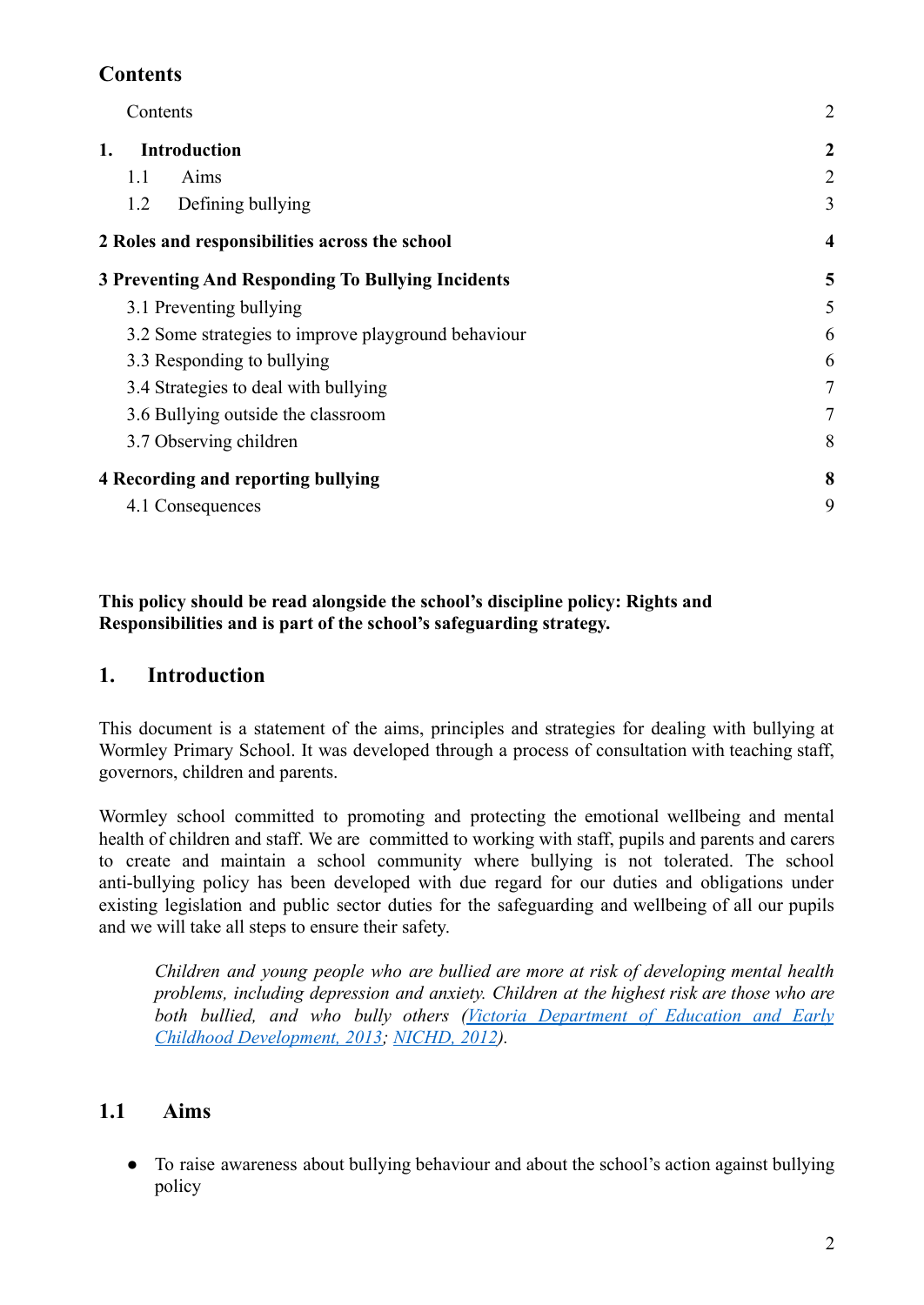- **●** To challenge attitudes about bullying behaviour, increase understanding for bullied pupils and help to build an anti-bullying ethos in the school.
- **●** To provide this aspect of personal and social education as part of a balanced curriculum which promotes the spiritual, moral, cultural, mental and physical development of the children.

### <span id="page-2-0"></span>**1.2 Defining bullying**

While there is no single definition of bullying, the Department for Education provides the following guidance:

'Bullying is behaviour by an individual or group, repeated over time, that intentionally hurts another individual or group either physically or emotionally. Bullying can take many forms (for instance, cyber-bullying via text messages or the internet), and is often motivated by prejudice against particular groups, for example on grounds of race, religion, gender, sexual orientation, or because a child is adopted or has caring responsibilities. It might be motivated by actual differences between children, or perceived differences. Stopping violence and ensuring immediate physical safety is obviously a school's first priority but emotional bullying can be more damaging than physical; teachers and schools have to make their own judgements about each specific case.' "Preventing and Tackling Bullying" DfE 2011

Most definitions include the following dimensions:

- 1. The behaviour is intended to cause distress
- 2. The behaviour is repeated
- 3. There is an imbalance of power between the perpetrator of bullying and the target

However there are important issues to consider within these broad factors:

The first element, 'the behaviour is intended to cause distress', should not be taken to excuse behaviour which individuals or groups claim was intended in fun. It is reasonable for schools to expect that young people will develop age appropriate skills of empathy and will not be drawn into behaviour that for the perpetrators amounts to teasing but for the target becomes seriously distressing. Behaviour that impacts to damage the emotional wellbeing of others should be taken to be a matter of serious concern and individuals should be made to understand their culpability, regardless of their intention. The effect of the behaviour on the recipient – not just the intention of the perpetrator – is significant in deciding whether to treat an incident as bullying.

The second element, 'the behaviour is repeated', should be understood in terms of the number and degree of impacts on the target. A single posting of hurtful material on the internet has the potential to be seen by hundreds if not thousands of people and is therefore a very serious matter. A single act of physical assault, mental abuse or threat of the same can lead a child to be in a state of ongoing fear. Any incidents of deliberately hurtful behaviour that lead to fear of recurrence should be designated as bullying incidents.

The final element, 'an imbalance of power', can be subtle and complex. It should not be assumed that a larger child cannot be a victim, nor a smaller child a perpetrator. It is also often important to recognise the role of popularity as a factor that pertains to the balance of power.

Equalities and issues of prejudice also need to be considered carefully within this dimension. A great deal of bullying is linked to difference, perceived difference or discriminatory attitudes towards certain groups regardless of whether the target is actually a member of these groups. For example, many children and young people who are not lesbian, gay, bisexual or transgender (LGBT) may be targeted for homophobic bullying while others may be the targets of racist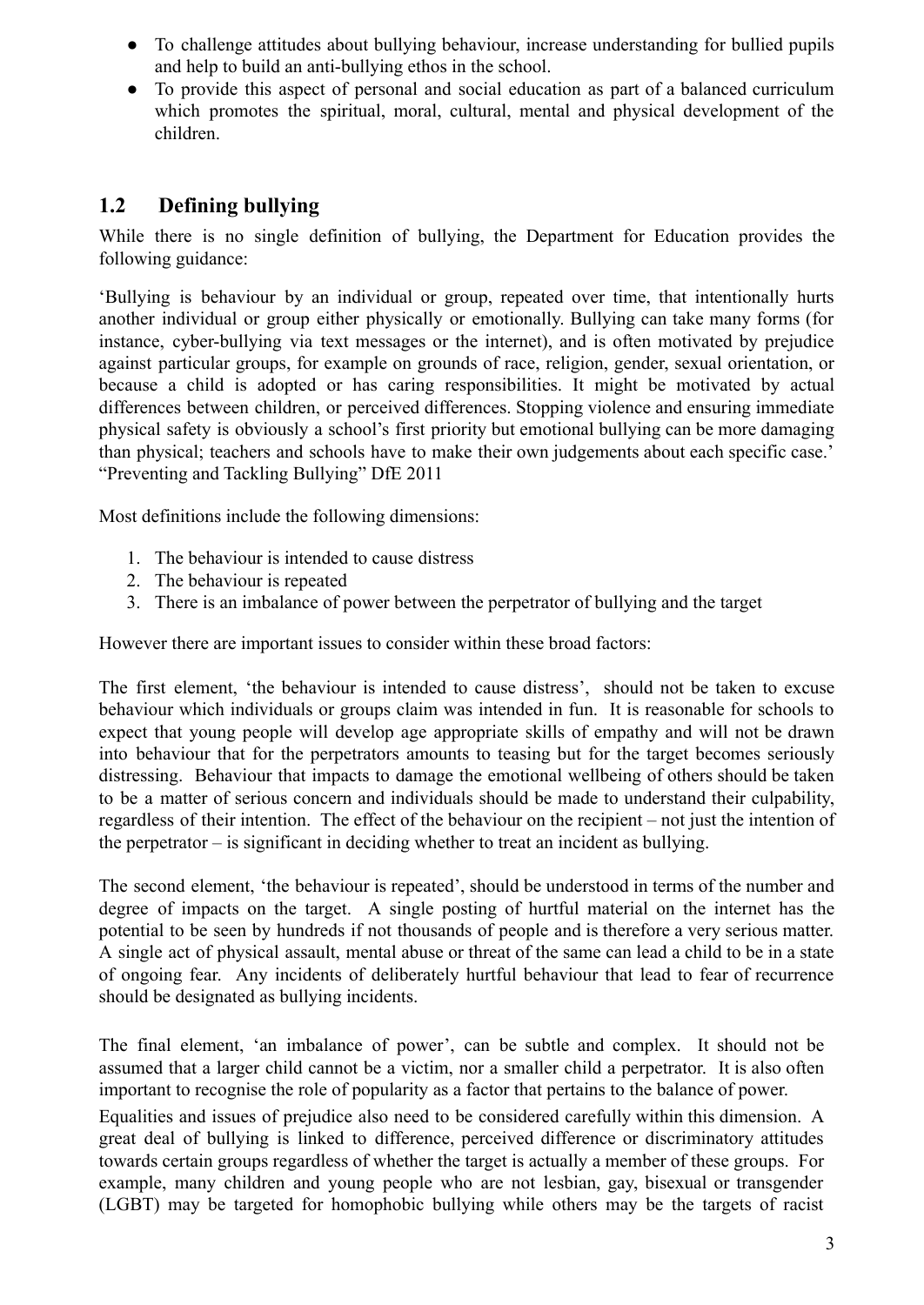bullying based on inaccurate presumptions about their culture. These dimensions should always be recorded and monitored.

Hertfordshire County Council recommends that schools therefore reflect the following more complex aspects in defining and responding to behaviour.

Bullying is behaviour that impacts negatively on others in the following ways:

- 1. The behaviour is either intended to cause distress or results in significant distress
- 2. The behaviour is repeated or results in multiple impacts on the target
- 3. There is an imbalance of power between the perpetrator/s of bullying and the target/s whether as a result of the prior context or the content or the experience of the hurtful behaviour

At Wormley we use the acronym STOP (several times on purpose) to define bullying for the children.

Bullying behaviour might include the following hurtful behaviours

- name-calling, taunting, teasing, mocking and making offensive comments
- offensive, threatening or personalised graffiti or other written material
- excluding people from groups
- gossiping and spreading hurtful or untruthful rumours
- $\bullet$  kicking, hitting, pushing
- taking belongings
- cyberbullying including sending inappropriate, offensive or degrading text messages, emails or instant messages, setting up websites or contributing content to social networking sites that is designed to embarrass or upset individuals or collective exclusion of individuals from social networking sites.

It should be noted that not all hurtful behaviour is bullying, but all reported hurtful behaviour should be taken seriously and resolved at the earliest opportunity.

The Equality and Human Rights Commission's report on the effectiveness of responses to 'Identity-based' (or 'Prejudice-based') bullying (Research report 64 2010) states that it

#### **"is widespread and continues to blight the lives of many young people, affecting educational attainment and having a long term impact on their life chances."**

Schools should pay particular attention to ensuring that all prejudice-based harmful incidents are identified and prevented from escalating. Ofsted will specifically look for evidence that this is the case in all schools in relation to special educational need, sexual orientation, sex, race, religion and belief, gender identity or disability. In addition, schools should be sensitive to wider issues of prejudice. Some children and young people can be singled out because they are overweight, deprived, in care, young carers, particularly able or talented.

Schools should also be alert to challenging the development of an environment which is hurtful and threatening to particular groups or communities. For example, casual use of homophobic, transphobic, sexist or racist language should not go unchecked whether or not it is targeted at an individual.

### <span id="page-3-0"></span>**2 Roles and responsibilities across the school**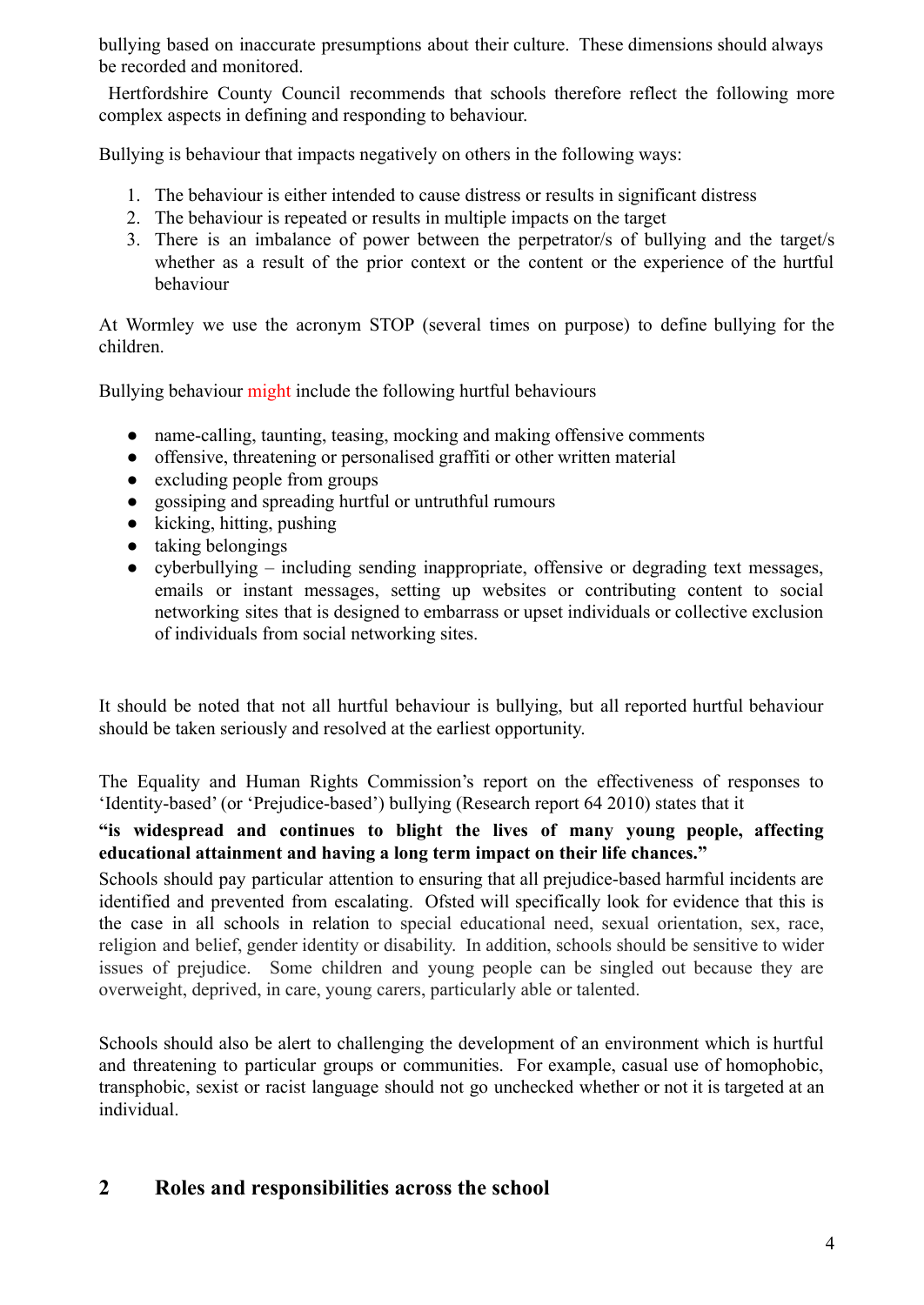Headteachers and senior staff with key responsibilities

- **●** Build and maintain a school ethos which is welcoming, supportive and inclusive of all pupils, parents/carers and staff
- **●** Promote the wellbeing and ensure the safeguarding of all pupils in the school
- **●** Provide support for the governors through the development and implementation of an effective anti-bullying policy
- **●** Ensure the voice of the pupils, staff and parents/carers is heard and communicated to governors

### All teaching and support staff

- **●** Contribute to building and maintaining a school ethos which is welcoming, supportive and inclusive of all pupils and staff
- **●** Promote the wellbeing and ensure the safeguarding of all pupils in school
- **●** Behave with respect and fairness to all pupils, carrying out the spirit of the anti-bullying and equalities policies

### Governors

- **●** Promote the wellbeing and ensure the safeguarding of all pupils in school
- **●** Ensure the school carries out the spirit of the legislation and statutory duties, and observes national and local guidance
- **●** Provide leadership to ensure the development, implementation and regular review of the anti-bullying policy
- **●** Ensure that policy and good practice is reflected in the school's anti-bullying practice

# <span id="page-4-0"></span>**3 Preventing And Responding To Bullying Incidents**

## <span id="page-4-1"></span>**3.1 Preventing bullying**

Wormley Primary School is committed to prevent bullying and discrimination and to promote equality. Actions to ensure this include:

- **●** Implementing a values-based curriculum
- **●** Developing a caring ethos that is by the school mission statement and the Rights and Responsibilities of Wormley
- **●** Implementation of the Social Learning Agenda
- **●** The school promotes strategies during national anti-bullying week
- **●** The school has been accredited as a Stonewall Champion School. All teachers have been trained to recognise and prevent homophobic and transphobic bullying
- The school has been accredited with Wellbeing Award which acknowledges the school's attention to promoting the children's wellbeing.
- **●** Displaying material around the school by a variety of means, e.g. posters, display boards etc,
- **●** Providing information on policy to staff and governors
- **●** Teaching pupils how to raise their concerns and how to help each other respond assertively to bullying e.g. How to be an Upstander; using the superhero pose to say Stop! I don't like it.
- **●** Using curriculum opportunities to address the issues, e.g. circle time and social learning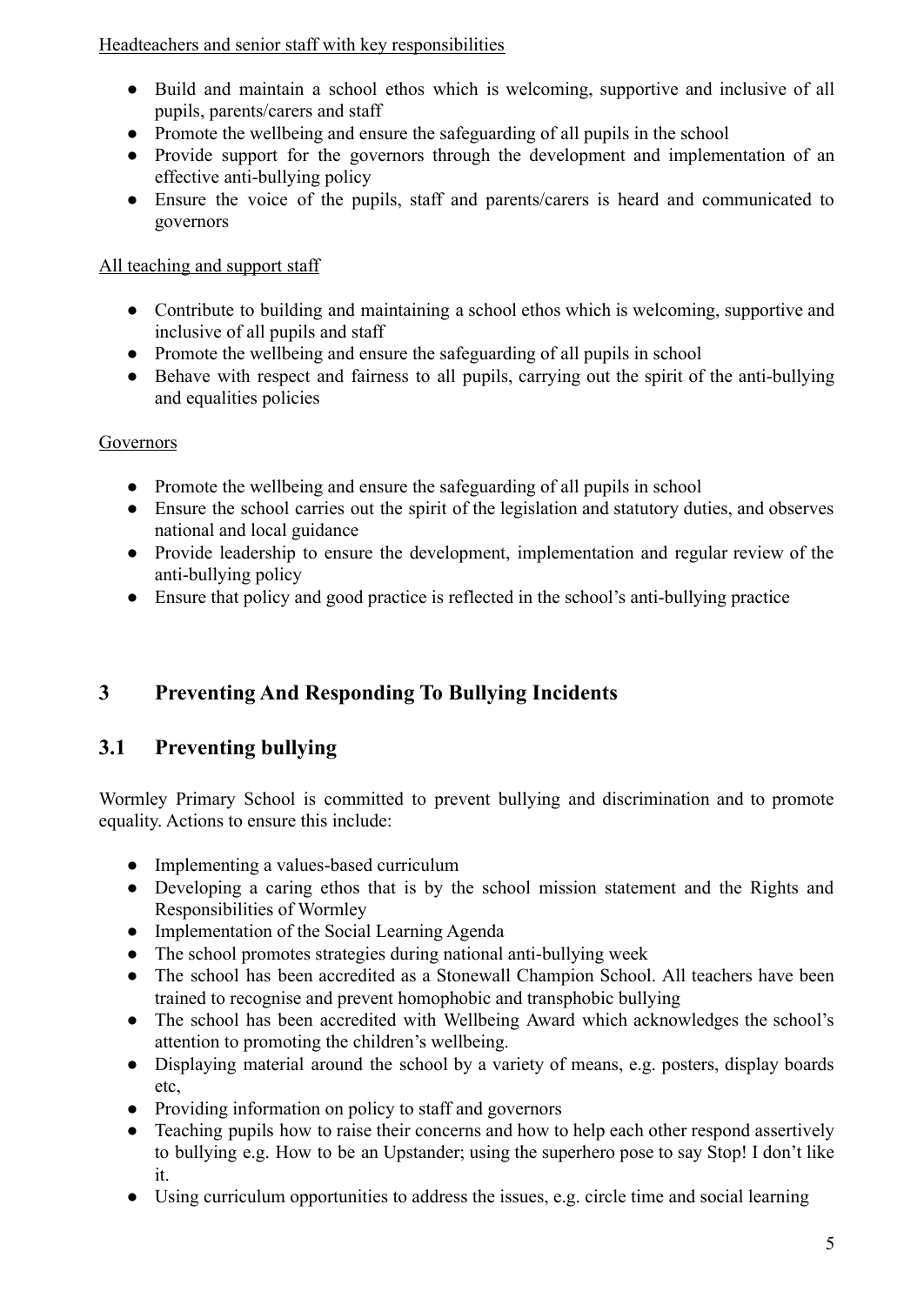- **●** Making sure all staff are trained to model appropriate behaviour and challenge bullying according to school guidance
- **●** Buddy systems and special responsibilities
- **●** Questionnaires
- Using restorative conversations to focus on the feelings of victims and ensuring that things are repaired or 'put right'.
- **●** In the classroom teachers can be aware of pupils being pressured or teased by their peers. It is important that teachers pick up on these kinds of incidents and do not leave them unchallenged.
- **●** Record keeping
- A range of social and emotional interventions (see SEN policy)
- Providing a range of alternate spaces and opportunities at break times e.g. Nurture Garden, Oak Room, library, clubs

### <span id="page-5-0"></span>**3.2 Some strategies to improve playground behaviour**

We should constantly review the play areas and seek to improve them through the provision of play equipment, teaching suitable games etc.

Our aim always should be to:-

- Supervise the children's play and develop strong relationships with each of the children as individuals
- communicate positively and clearly to the children (see Rights  $\&$  Responsibilities policy)
- **●** Encourage purposeful play with reduced boredom.
- **●** Increase imaginative play through provision of a variety and range of diverse environments.
- **●** Improve social skills through the provision of small and intimate spaces.

### <span id="page-5-1"></span>**3.3 Responding to bullying**

All reports of bullying should be taken seriously and investigated. For pupils who have experienced bullying, parents/carers should be made aware that incidents have been addressed by the school. They should be told what the school has established through investigation and what action was taken in resolution.

Pupils who have been bullied will be helped by:

- **●** Focus on the victim not the wrongdoer
- **●** Offering an immediate opportunity to discuss the experience with a staff member of their choice
- **●** Reassuring the pupil that they have done the right thing by making a report and that the school will be responding
- **●** Offering continuous support to the bully and the person being bullied
- **●** Ensuring safety
- **●** Working to restore self-esteem and confidence
- **●** Use a restorative approach such as a restorative circle and contract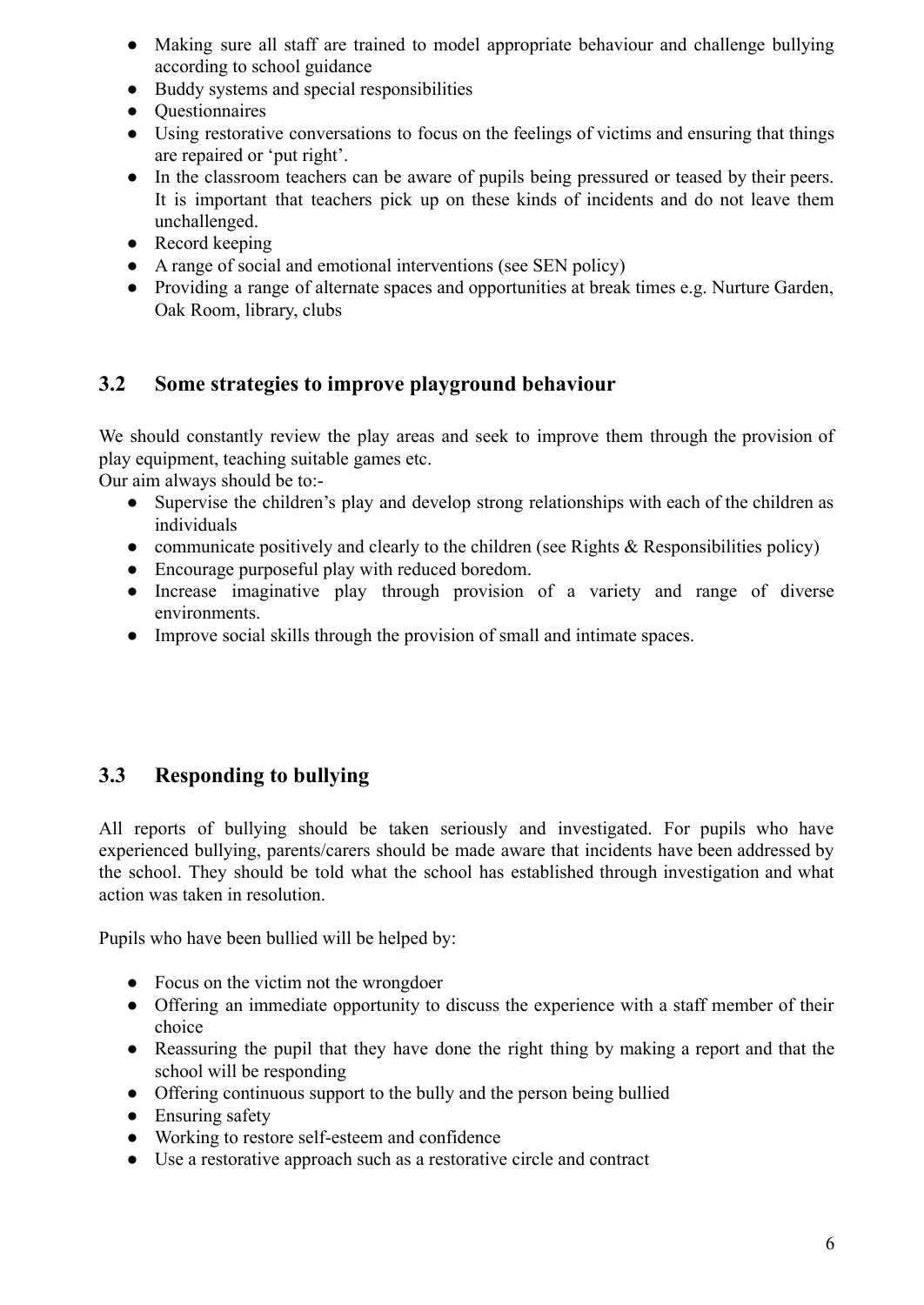Pupils who have bullied will be helped by:

- **●** Discussing what happened
- **●** Discovering why they became involved
- **●** Exploring different perspectives as appropriate
- **●** Establishing all hurtful behaviour and the need to change
- **●** Informing parents or guardians to support change in the pupil
- **●** Supporting pupils form (appendix 3) may assist with this process
- **●** Use a restorative approach such as a restorative circle and contract

## <span id="page-6-0"></span>**3.4 Strategies to deal with bullying**

#### **For children who are being bullied we encourage them to be:**

- **●** Be firm and clear.
- **●** Get away from the situation as soon as possible.
- **●** Tell an adult what has happened straight away.

### **If you have been bullied we encourage pupils to:**

- **●** Tell a teacher or another child in your school.
- **●** If you are scared to tell a teacher or an adult on your own, ask a friend to go with you.
- **●** Tell your family.
- **●** Keep on speaking up until someone listens.
- **●** Don't blame yourself for what has happened.

### **When pupils talk to an adult about being bullied, be encourage them to be clear about**:

- **●** What has happened.
- **●** How often it has happened.
- **●** Who was involved.
- **●** Who saw what happened.
- **●** Where it happened.
- **●** What you have done about it already.

### **3.5 Being an Upstander:**

The majority of pupils may not be involved in bullying behaviour themselves but are aware it is happening. Often they are afraid to do anything or they simply do not know what to do. All pupils have been encouraged to be an Upstander.:

- 1. Be a buddy
- 2. Interrupt
- 3. Speak out
- 4. Tell someone

### <span id="page-6-1"></span>**3.6 Bullying outside the classroom**

Much bullying takes place outside the classroom, usually out of view of the adults. This may be on the journey to school, walking from one room to another, in the toilets and at playtime. Good supervision when children are not in the classroom is extremely important.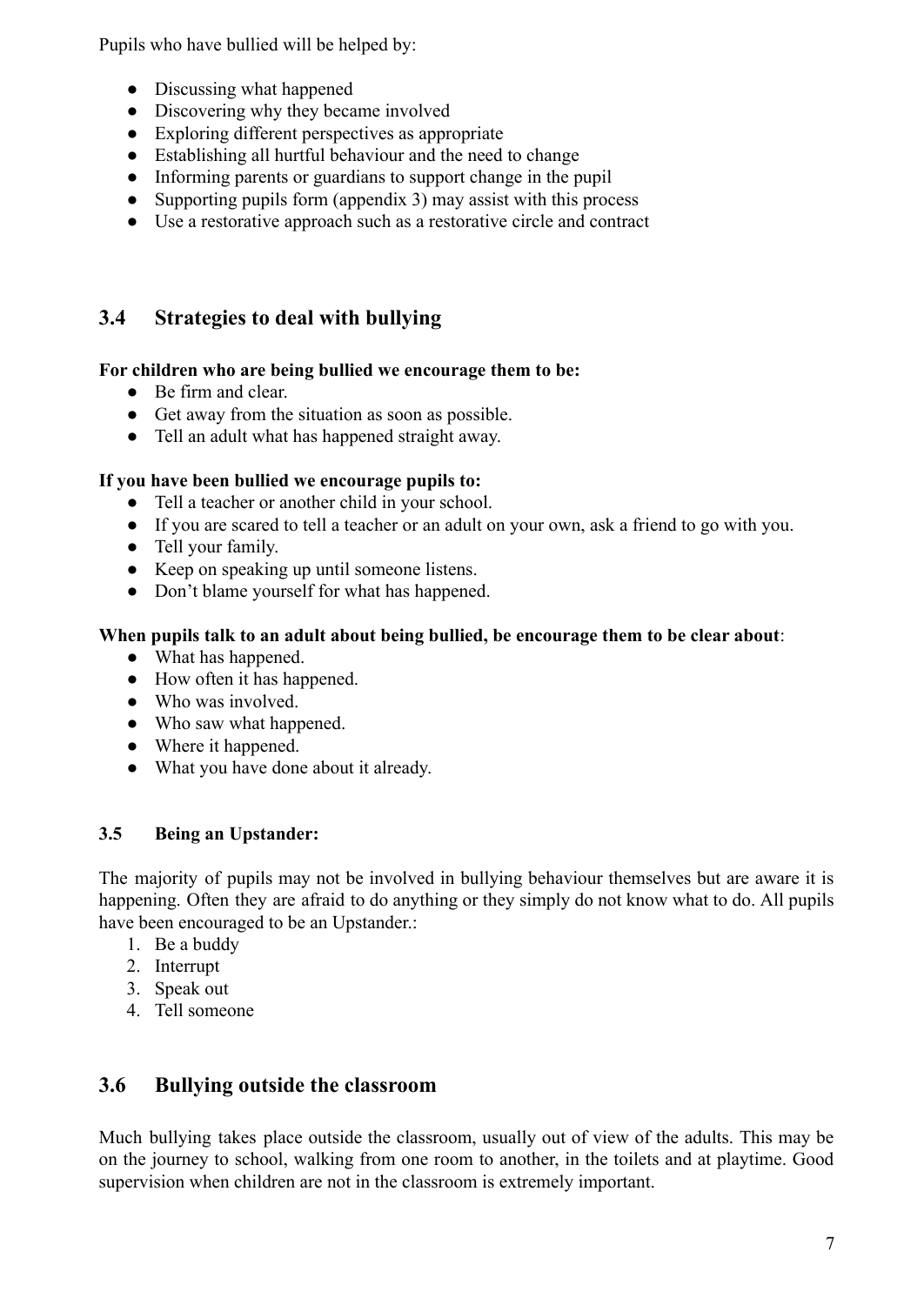Effective supervision

- **●** Involves walking around the school grounds, visually scanning the area to anticipate potential difficulties and engaging in brief conversation with pupils.
- **●** If a problem is suspected concerning aspects of pupil behaviour this should be investigated by the teacher or supervisor immediately in a quiet and calm manner.
- **●** Strategies outlined in the school's behaviour policy should be followed by all staff when supervising children at break time.
- **●** Adults should recognise behaviour which indicates a play fight and that which may be a result of bullying.
- **●** Knowledge of pupils who have been persistently bullied or been involved in bullying can help adults to be more vigilant.
- **●** Identifying problem area which may be a factor in behaviour problems. Long queues of hungry children, insufficient toilet facilities, lining up in crowded corridors – all these factors can lead to short tempers and conflict.

## <span id="page-7-0"></span>**3.7 Observing children**

Children in play fights often:

- **●** Are smiling or laughing.
- **●** Make "mock" blows which do not connect or only do softly.
- **●** May take turns in being on top or chasing the other
- **●** Do so in the open, but are ignored by the others.
- **●** We do not allow play fights as they may get out of hand and pupils may end up hurt.

Pupils who are being physically bullied or attacked often:

- **●** Frown or look unhappy or angry.
- **●** Try to move away from the aggressor.
- **●** Do not take turns, the aggressor maintaining the dominant role throughout the interaction.
- **●** If in view of other pupils, will get considerable attention.

## <span id="page-7-1"></span>**4 Recording and reporting bullying**

- **●** All alleged or witnessed incidents are recorded and reported to relevant class teachers/staff and parents/carers **and logged on CPOMS. Information must include:**
	- **o where it happened**
	- **o when it happened**
	- **o any witnesses**
	- **o the direct voice of those affected**

### **Factors to help determine if incident constitutes bullying**

Incident was bullying because:

- $\Box$  Hurt has been deliberately/knowingly caused (physically or emotionally)
- $\Box$  It is a single serious incident or a repeated incident or experience e.g. multiple incidents, cyberbullying or the involvement of a group
- ◻ Involves an imbalance of power:
	- target feels s/he cannot defend her/himself, or
	- perpetrator/s exploiting their power (size, age, popularity, coolness, abusive language, labelling/name calling, etc.)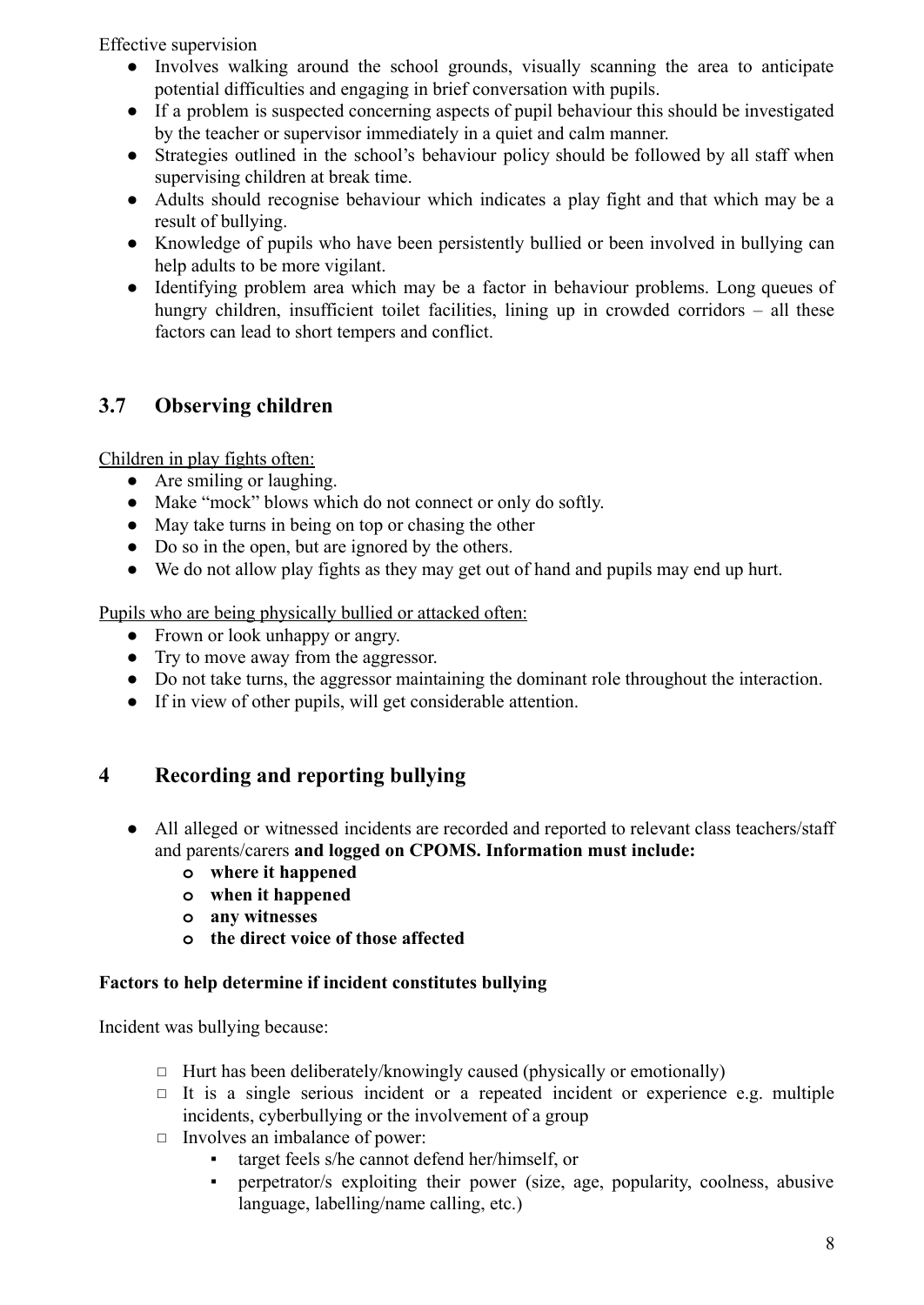- **●** Incidents will be initially investigated by the victim's teacher of the class or a senior leader. The senior leader will decide whether the investigation can be delegated based on the complexity or perceived severity.
- **●** Staff should look for evidence that the behaviour has occurred before or by its nature has caused repeated experience or the fear of it, e.g. cyber bullying or serious incident, was deliberately intended to cause distress or harm, has created a sense of powerlessness on the part of the individual being targeted
- **●** Staff should then consider whether any aggravating factors such as equalities dimensions have been taken into account and been addressed. Where minor incidents have been dealt with by adults who witnessed them, pupils involved should be observed to ensure that the behaviour is not repeated. Serious or repeated incidents should be formally followed up with the children involved.
- **●** Cases of cyberbullying are treated in the same way. In certain circumstances, the police may be contacted.
- **●** In curriculum time, we train the children how to avoid incidents of cyberbullying, e.g. not giving out mobile phone numbers or how to use the internet safely (see Online Safety policy).
- **●** Mobile phones brought to school are kept at the office.
- **●** The leadership team are informed through CPOMS incident log
- **●** Governors should receive regular updates and reports

### <span id="page-8-0"></span>**4.1 Consequences**

While our aim is to prevent bullying from happening in our school by early intervention in aggressive behaviour, from time to time we are obliged to deal with more serious forms of bullying. **Consequences will be agreed as outlined in the school's behaviour policy: Rights and Responsibilities.**

The anti-bullying policy should be fully reviewed every three years. Our desired outcomes include:

- **●** All pupils know where to ask for help if they are being bullied
- **●** All staff report that they feel confident to identify and address all forms of, and reasons for bullying
- **●** There is increasing pupil confidence in the school system to respond to bullying

Policy signed and agreed by:

| Governor representative:          | date |  |
|-----------------------------------|------|--|
| School Leadership representative: | date |  |
| Approved: April 2022              |      |  |

Next review: May 2025